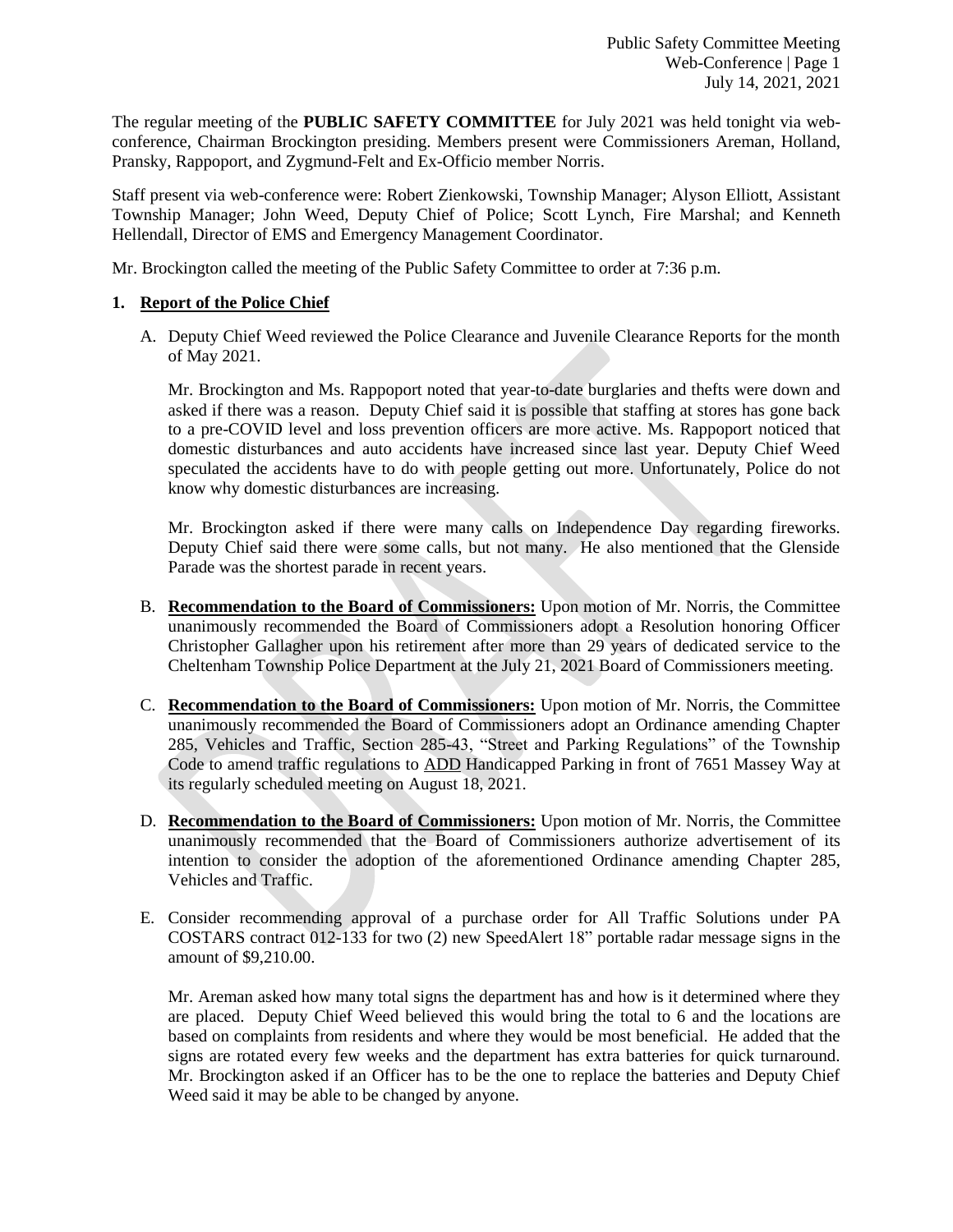Upon motion of Mr. Norris, the Committee unanimously recommended approval of a purchase order for All Traffic Solutions under PA COSTARS contract 012-133 for two (2) new SpeedAlert 18" portable radar message signs in the amount of \$9,210.00.

- F. Upon motion of Mr. Norris, the Committee unanimously recommended approval of a purchase order for CODY Systems in the amount of \$4,800 for the annual reoccurring subscription costs for the department's automated traffic ticket and crash reporting software.
- G. Consider recommending approval of a purchase order for Lund GSA Industries, Inc. in the amount of \$5,841.45 for five (5) Lund boxes to secure patrol rifles in the new 2021 vehicles.

Deputy Chief Weed explained these boxes will house the department's AR-15s in the new Police vehicles. They are more secure, have a combination lock and fit properly in the new vehicles. After the civil unrest from last year, it is important to ensure that these weapons are secure.

Upon motion of Mr. Norris, the Committee unanimously recommended approval of a purchase order for Lund GSA Industries, Inc. in the amount of \$5,841.45 for five (5) Lund boxes to secure patrol rifles in the new 2021 vehicles.

H. Deputy Chief Weed announced that Sgt. Joseph O'Neill, Detective Ryan Murray, and Officers Brian Hopkins, Mark Gindhart, Donald Baldwin, David Choi, and Brian Walsh will be receiving their 20 years of service recognition at the regularly-scheduled Board of Commissioners meeting on Wednesday, July 21, 2021.

Mr. Brockington noted it is something to brag about how many of the Township's officers have been here for the long term.

Upon motion of Mr. Norris, the Committee unanimously received the Report of the Police Chief.

# **2. Report of the Fire Marshal**

- A. Mr. Lynch presented the fire report for the month of May 2021 and the minutes of the Fire Board Meeting from June 3, 2021.
- B. Mr. Lynch noted a new Mutual Aid Response report is now added to the packet. Starting in January 2021, it is broken down by date, station, and call dispatch & arrival time.
- C. Mr. Lynch said he and Mr. Hellendall met with former Ogontz Fire Chief Art Gordon who returned 10 of 16 portable radios, and the water rescue boat has been returned to Emergency Management. The radios have been sent to the County to be reprogrammed and will be distributed to the other fire companies. Mr. Brockington asked where the other six radios are. Mr. Lynch said they have not been returned yet. The conversation with Mr. Gordon was very casual and they did not press the issue feeling it was better to be handled during litigation. Mr. Hellendall added that the radios were shut off in December, so they cannot be used.
- D. Mr. Lynch noted they received a request from Carl Perkins, former Ogontz Fire Company volunteer, to laterally transfer to Elkins Park Fire Company, which was granted. He added that membership at all four fire companies continues to climb.
- E. Mr. Lynch gave an update on 515 Stahr Road, an apartment building in Elkins Park that was evacuated due to structural concerns. The owner and contractor have been given the paperwork for permits and the steel beam that was required by the structural engineer was delivered, set in concrete, bolted to the floor and has been attached to the I-beam. The gas lines have been replaced and there is a meeting with the owner, building inspector, structural engineer and fire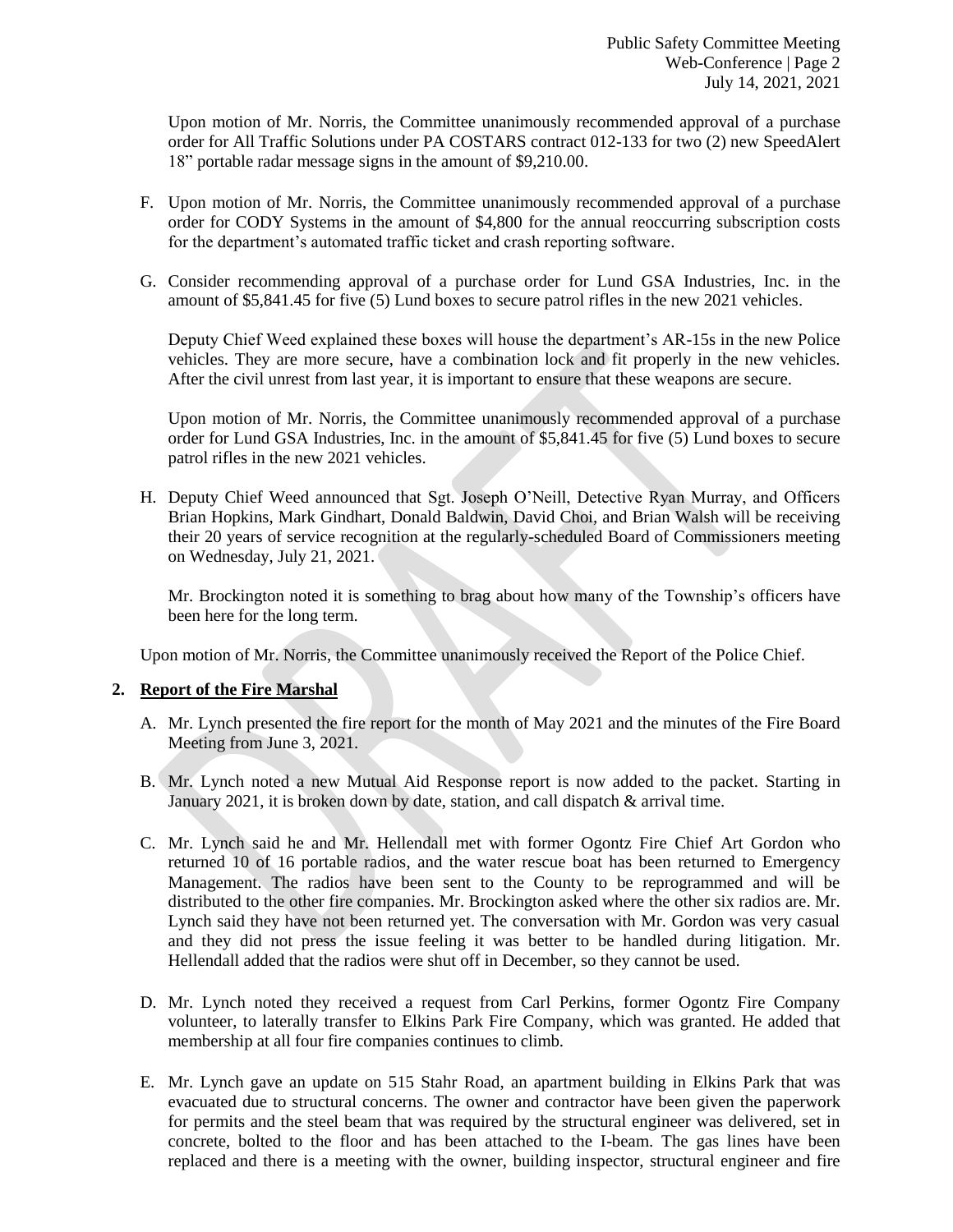marshal on July 20 on site to go over everything. Additional issues have come up that need to be addressed with the owner. The left side of the building has a considerable bulge in the outside wall and the structural engineer will evaluate. The roof will also be evaluated since three tenants reported that the third floor takes on water when it rains. The fire alarm service has been discontinued for lack of payment; it is required by code to have a monitored alarm system so this will need to be taken care of before occupants are allowed back. Mr. Lynch has been in contact with the residents making sure they are okay.

Mr. Pransky asked if there was further investigation into whether or not the owner has insurance on the property because there has been conflicting information. Mr. Lynch has not been able to come up with anything and has calls into colleagues who have dealt with this scenario and will stay on top of this. Mr. Brockington suggested he and Mr. Lynch discuss more because there are ways to find out what mortgage company he has. Mr. Holland noted if the owner has a mortgage on the property, he is required to have insurance but it is a matter of if he purchased insurance or if the mortgage company force-placed insurance. The mortgage company would only require basic insurance on the property and not anything for the tenants.

Mr. Areman asked if any criminal investigation is pending. Mr. Lynch spoke to Detective Cupo recently and no decisions have been made yet.

Upon motion of Mr. Norris, the Committee unanimously received the report of the Fire Marshal report and the Fire Board Minutes.

### **3. Report of the EMS Director**

- A. Mr. Hellendall presented the EMS reports for the month of May 2021 and there were no questions.
- B. Mr. Hellendall updated the committee on EMS staffing. There are eight active volunteers and more are waiting to be trained  $-$  it's good that the community is getting involved. The bad news is that full-time staffing is down. Paramedic George Discavage retired last month, Paramedic James Randolph has accepted a position in education at Children's Hospital but will remain as a part-timer, and Lt. Wass broke his hand yesterday and is awaiting doctor's orders. Mr. Hellendall believes he will be out 4-6 weeks. There is a list awaiting Civil Service approval for hiring paramedics, but EMS will be severely short staffed over the upcoming weeks even with everyone pitching in. Mr. Brockington asked if Lt. Wass' injury was job-related; Mr. Hellendall said it was an off-duty injury.
- C. The EMS Ambulance that was ordered four months ago has been delayed to 2022 due to the chip shortage in the automobile industry. The Assistant Chief's new vehicle has also been delayed with no expected date of delivery. Mr. Holland asked if the Township paid for these vehicles up front and Mr. Hellendall said that no money was put out up front.

Mr. Norris asked Mr. Hellendall to comment on the grant that was received. Mr. Hellendall said EMS received a grant for just over \$22,000 dollars from the Pennsylvania Ambulance Association. These grants were given to over 500 EMS agencies across the Commonwealth. Assistant Chief Barto did a stellar job to insure we received this grant.

Upon motion of Mr. Norris, the Committee unanimously received the report of the EMS Director.

### 4. **Report of the Emergency Management Coordinator**

Mr. Hellendall presented the EMA reports for the month of May 2021and there were no questions.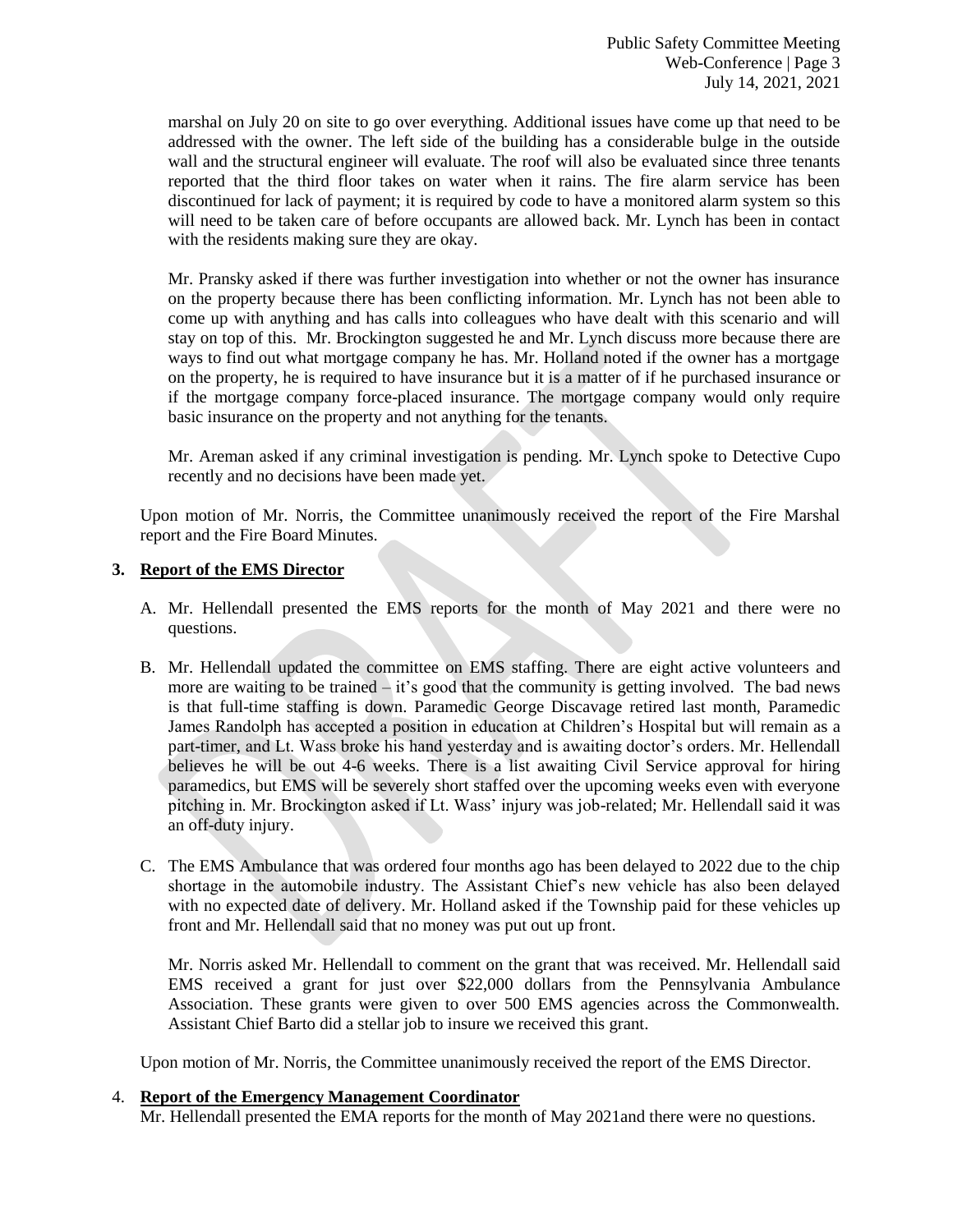Mr. Hellendall thanked everyone who reached out to Deputy EMA Director Kim Kirschner and offered their thoughts and prayers. They are much appreciated. The baby had his first surgery and is on track.

Mr. Hellendall discussed the most recent storm and noted that Cheltenham got lucky and did not have any major flooding. Mr. Areman said there was some minor localized flooding in his Ward, but no issues. Mr. Hellendall complimented Chris Clewell and Robert Coyle on checking every inlet and making sure the streets were clear. Mr. Areman complimented Ken's team and the Public Works Department for all the work they put in ahead of time preparing for the storm.

Upon motion of Mr. Norris, the Committee unanimously received the report of the EMA Director.

## 5. **Report of the Township Manager**:

Mr. Zienkowski thanked Scott Lynch and Al Sergio and their teams for their hard work and efforts responding to emergencies. He also thanked Mr. Lynch for following up on businesses who are repeat offenders with fire alarms. Most recently, Mr. Lynch contacted a large retail store in the Greenleaf Shopping Center and told them the doors would be locked until they had a contractor fix the alarm system, which seemed to work.

The Greenleaf Shopping Center is moving backwards in their compliance and Mr. Lynch and Mr. Sergio have a meeting scheduled with the new management company to discuss holes in the road, lack of maintenance, businesses who have been cited for zoning infractions, and traffic at Chick-fil-A that has been rerouted and is backing up on Cheltenham Avenue and is creating hazardous conditions. They will be put on notice to come into compliance or the Township will start the citation process again. Mr. Zygmund-Felt asked if the fines the Fire Marshal placed have been paid yet. Mr. Zienkowski said the courts are just opening up to hear these cases and they will be coming in front of the Judge now.

### 6. **Old Business**:

Mr. Holland asked for an update on the Police body cameras. The Deputy Chief said body cameras are up and running and are reviewed by Supervisors per policy. The officers like having them and he feels the public likes having them too as it will build trust with the community by keeping everything transparent.

### 7. **New Business**:

Mr. Zygmund-Felt proposed that the Board of Commissioners authorize funding of the routine maintenance costs based on estimates submitted by the four fire companies in the amount of \$36,196. Mr. Areman agreed that this is a good use of Township funds and it is an ongoing expenditure for the volunteer fire companies. He suggests this be incorporated in discussions going forward as it is a relatively fixed, but ongoing cost.

**Recommendation to the Board of Commissioners:** Upon motion of Mr. Norris, the Committee unanimously recommended the Board of Commissioners spend \$36,196 to reimburse the four fire companies for various expenses specifically noted by each.

### 8. **Citizens' Forum**:

Theresa Camerota, *1112 Church Road,* noted that a final copy of recommendations for safety measures in traffic calming on Church Road between Washington Lane & Greenwood Avenue has been emailed to the Commissioners. She and her neighbors have reached a point to move on and thanked the Township Manager for passing along their recommendations to PennDOT. She will also give a copy to State Representative Nelson and Senator Haywood. She appreciates the support and advice given and looks forward to the next steps. Mr. Brockington wanted to make sure Ms. Camerota knows about the meeting with Rep. Nelson and PennDOT on August 17, 2021. The recommendation is that Rep. Nelson and Senator Haywood engage in conversation with PennDOT